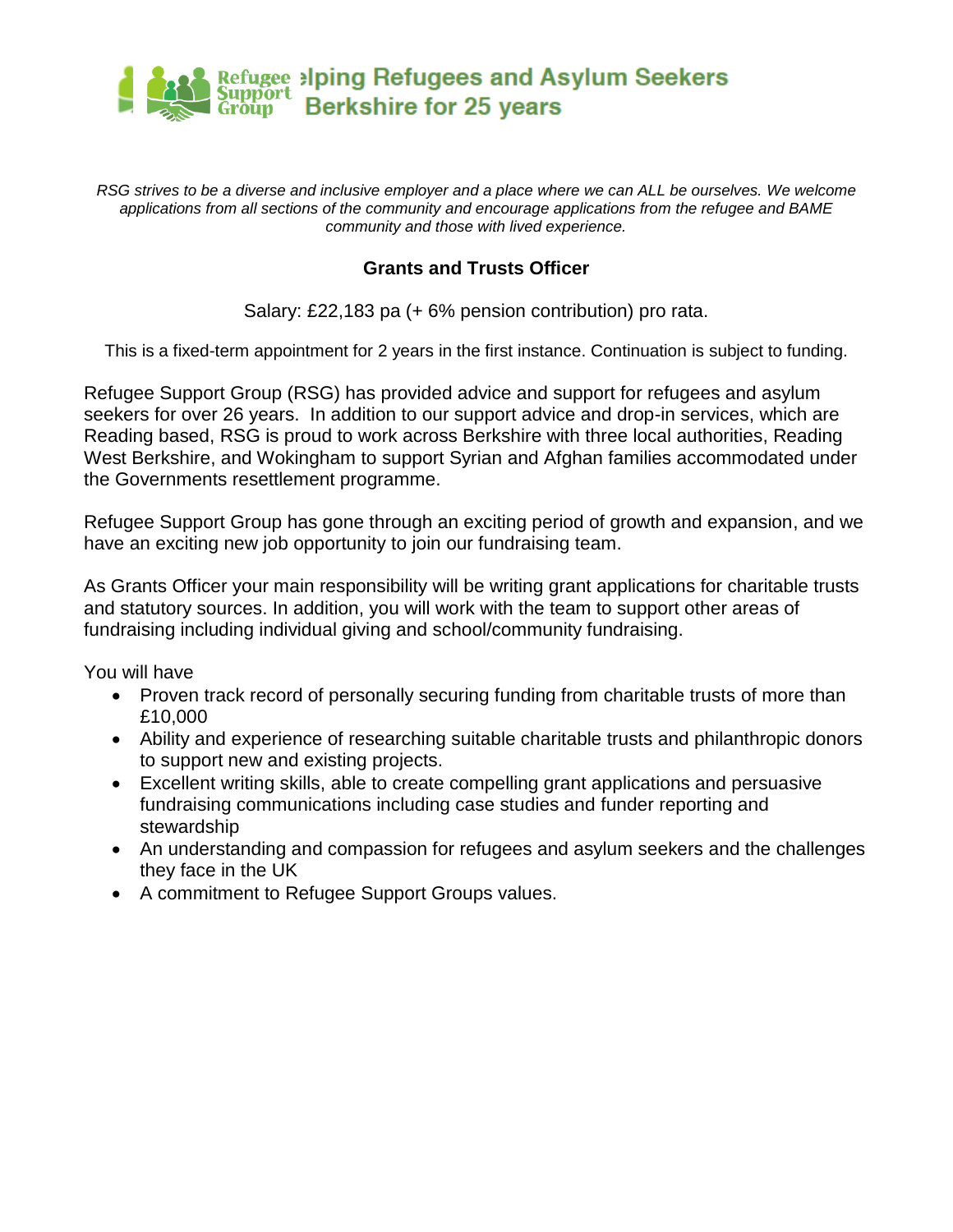## **Terms and Conditions:**

Full time 3 days/22.5 hours per week, 2-year fixed-term contract (continued subject to funding).

- Salary JNC 2021 Scale 5 SP 12 17 Starting point 12 £22,183 + 6% pension (pro rata) contribution. Progression subject to annual appraisal.
- Holidays: 25 days per year (plus additional day per year worked to a max of 30 days) plus bank holidays (pro rata)
- Christmas leave allowance.
- Bike to Work scheme.
- Counselling support on request.
- Flexible working.

## **To apply**:

Download an application pack from [www.rrsg.org.uk/jobs](http://www.rrsg.org.uk/jobs)

You can request an application pack from: RSG, 1st Floor RISC, 35-39 London Street, Reading, RG1 4PS Telephone: 0118 950 5356 Email: admin@rrsg.org.uk

#### **Key dates: Please make a note of the Interview Date.**

| <b>Closing Date for Applying</b> | Wednesday 23rd February 2022                     |
|----------------------------------|--------------------------------------------------|
| Shortlisting                     | Thursday 24th February 2022                      |
| Interview                        | <sup>1</sup> Thursday 3 <sup>rd</sup> March 2022 |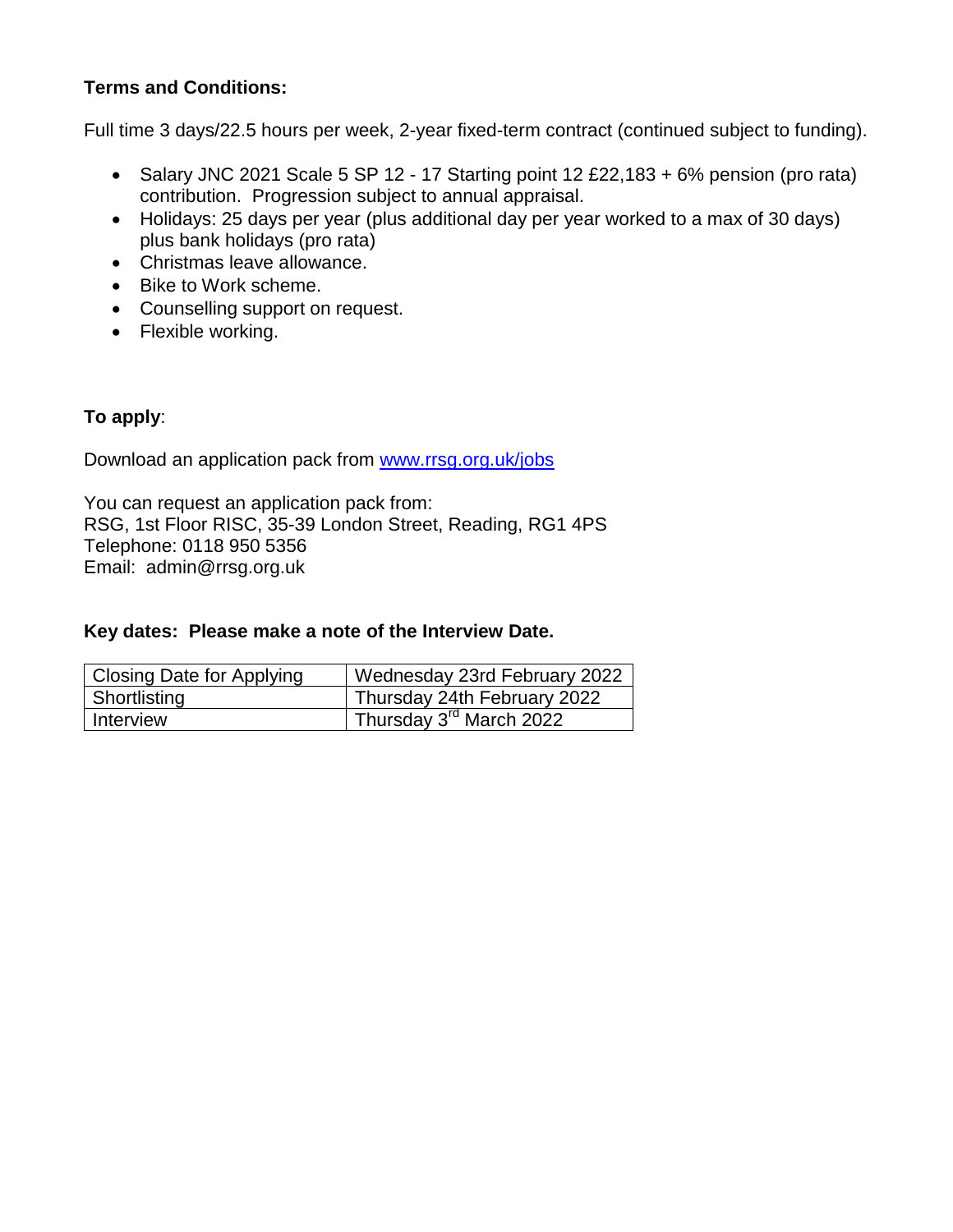| <b>Job Title</b>                                 | <b>Grants Officer</b>                                                                                                                                                                                                                                                                                                                                                                                                                                                                                                                                                                                                                                                                                                                                                                                                                                                                                                                                                                                                                                                                                        |  |
|--------------------------------------------------|--------------------------------------------------------------------------------------------------------------------------------------------------------------------------------------------------------------------------------------------------------------------------------------------------------------------------------------------------------------------------------------------------------------------------------------------------------------------------------------------------------------------------------------------------------------------------------------------------------------------------------------------------------------------------------------------------------------------------------------------------------------------------------------------------------------------------------------------------------------------------------------------------------------------------------------------------------------------------------------------------------------------------------------------------------------------------------------------------------------|--|
| <b>Reporting</b><br><b>Responsibilities</b>      | <b>CEO</b>                                                                                                                                                                                                                                                                                                                                                                                                                                                                                                                                                                                                                                                                                                                                                                                                                                                                                                                                                                                                                                                                                                   |  |
| <b>Main Tasks and</b><br><b>Accountabilities</b> | Developing and writing compelling funding application<br>$\bullet$<br>and expressions of interest to Trusts, Foundations,<br>Statutory funders and other grant making organisations<br>in a timely manner and to agreed financial targets.<br>Research new fundraising opportunities, maintain and<br>manage our grants application timetable in line with our<br>fundraising strategy and business plan, and stewardship<br>and account management of key funder relationships.<br>Lead the grant reporting process working with the<br>frontline staff to ensure evidence and data gathering<br>processes are in place.<br>Support the Fundraising Manager in the development of<br>strategy and plans<br>To contribute to the further development of optimal CRM<br>usage (Beacon) for planning and reporting work with the<br><b>Fundraising Manager.</b><br>To work with colleagues internally to develop interesting<br>and compelling funding propositions and supporting case<br>studies, and contribute to other areas of fundraising.<br>Update website and social media with programme<br>updates |  |